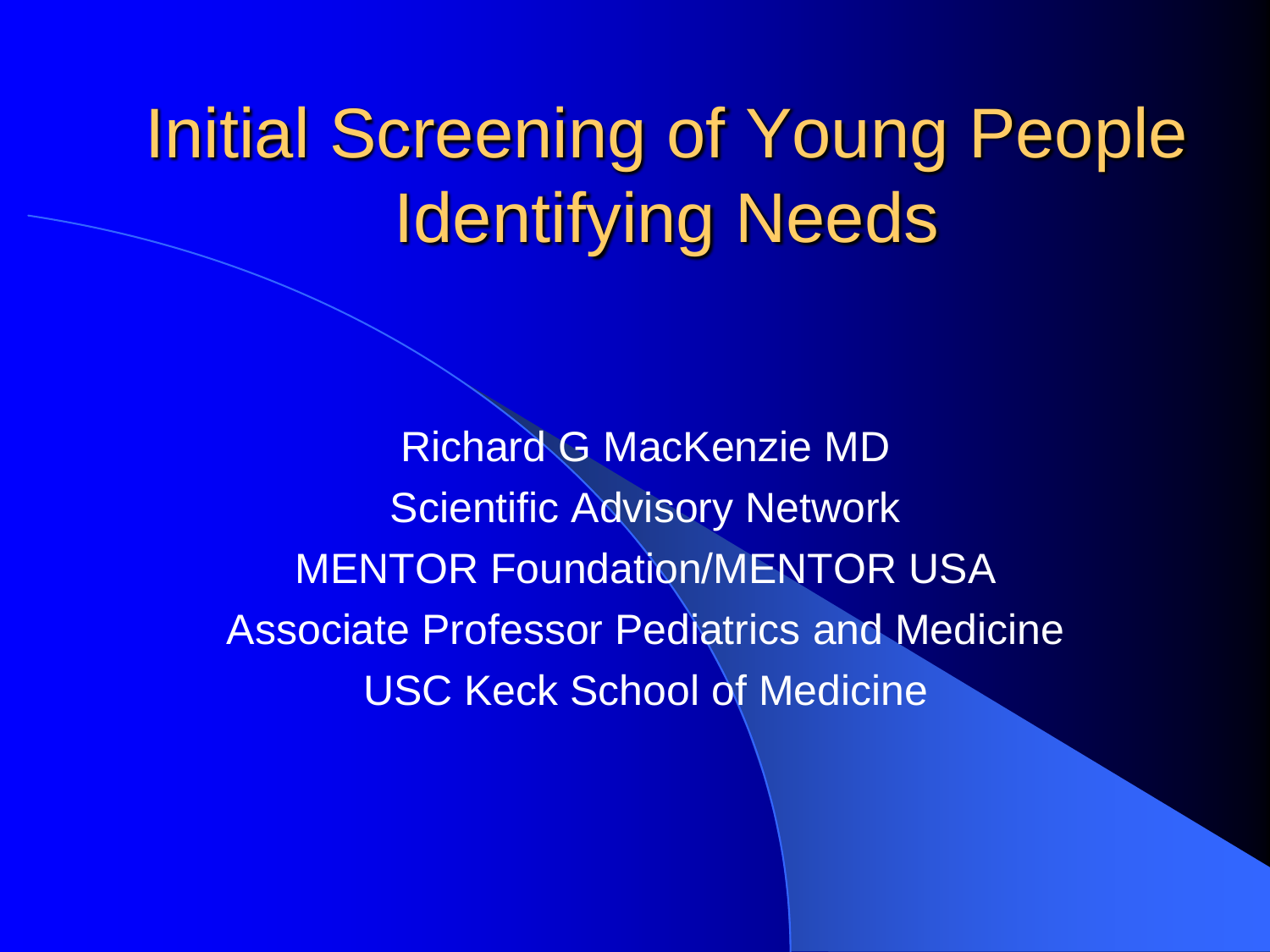#### Drug Abuse is Especially Prevalent in Youth and Young Adults **Fig 2.4**

**Percent Using in Past Month, 2008 National Survey on Drug Use and Health, SAMHSA**

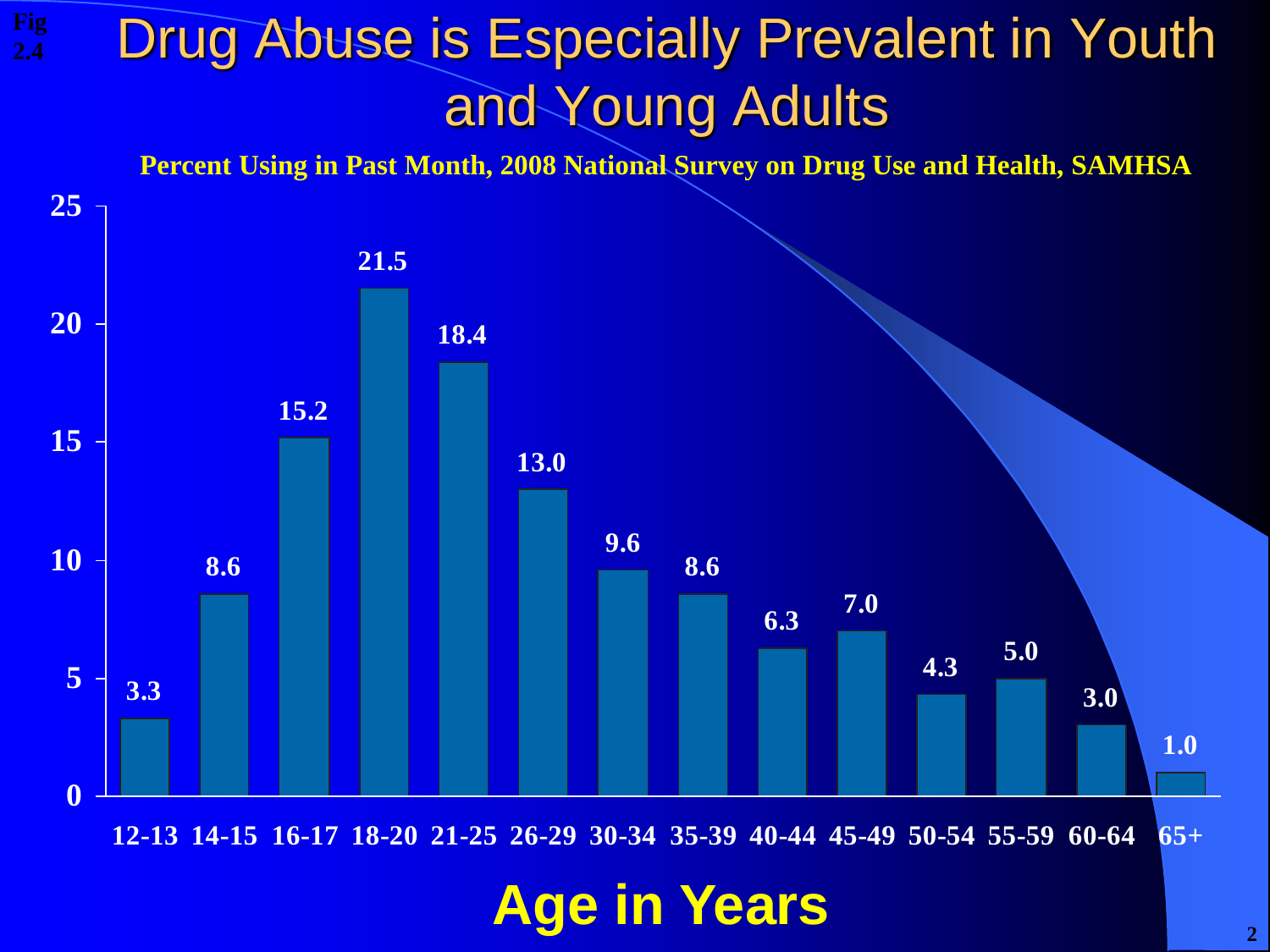

The probability (risk) that any healthy or unhealthy behavior will become 'habit' is greatest during periods of rapid personal change or development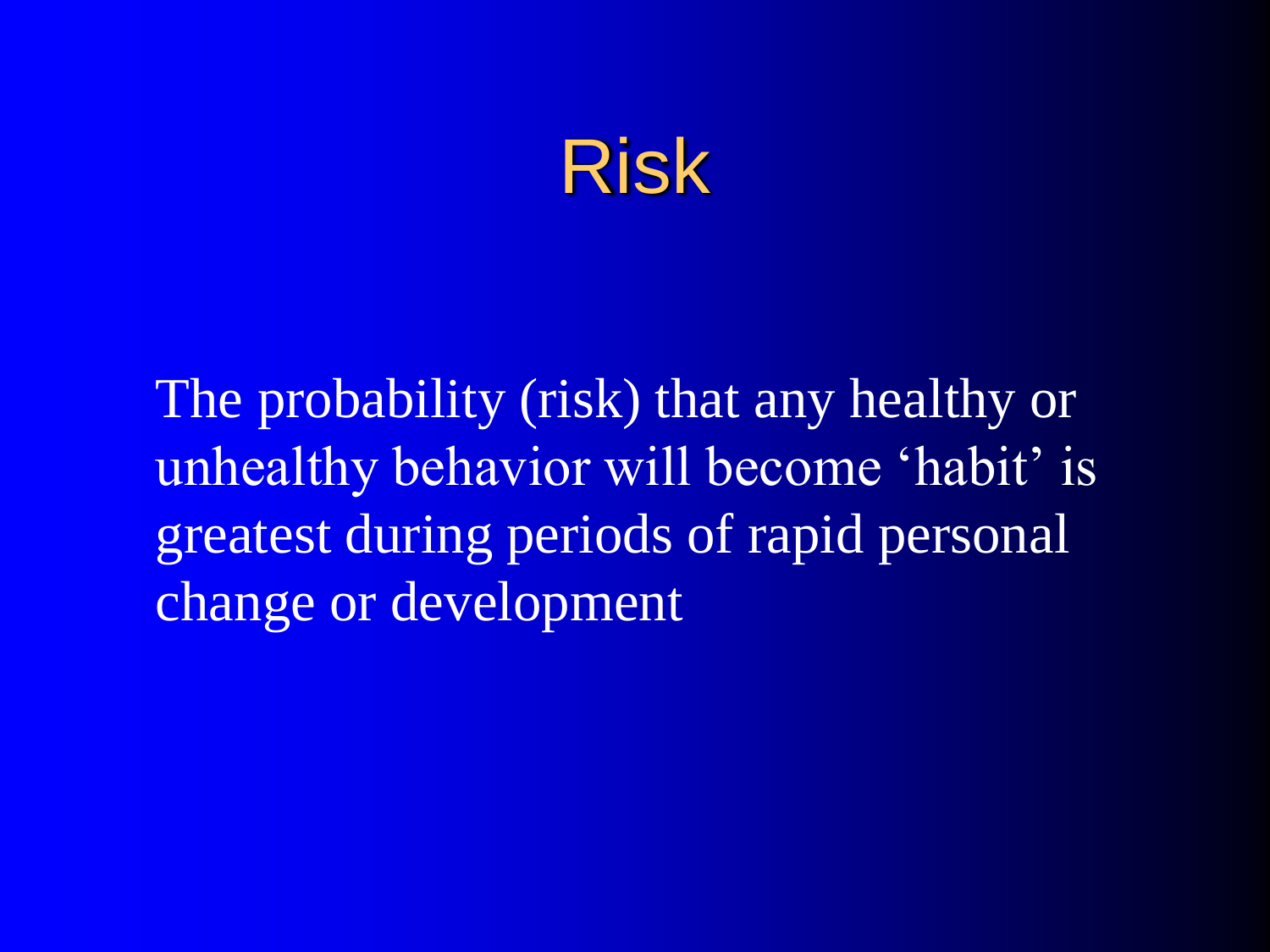### Human Development

The unfolding of an individuals potential within a cultural context and in which the impact of these cultural values, both positive and negative, are acknowledged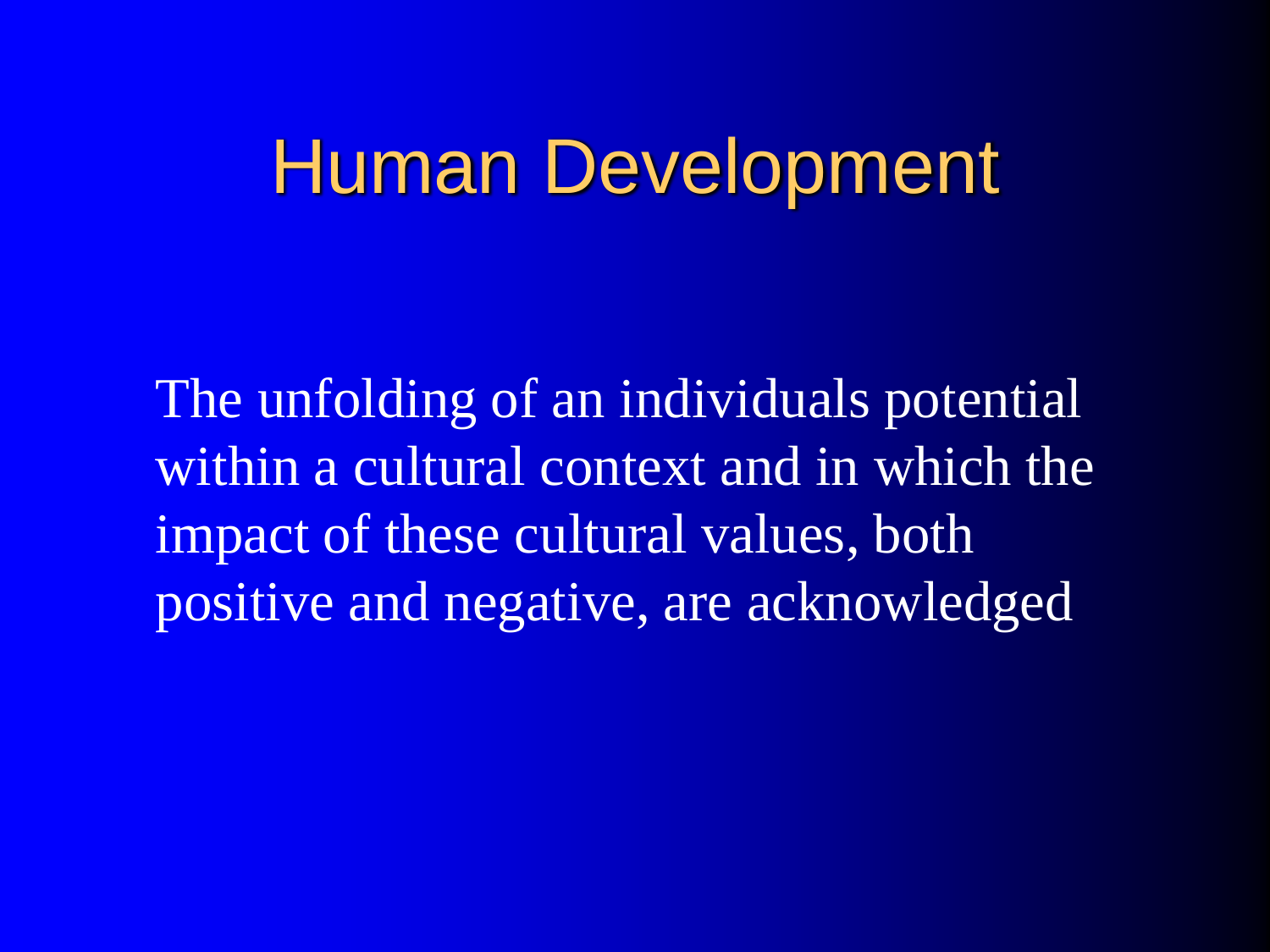### Assumptions

- Adolescence is like a 'second birth' a birth into life - and like the first birth is greatly susceptible to the negative influences in the environment
- Behaviors during adolescence are merely situational expressions of maturational events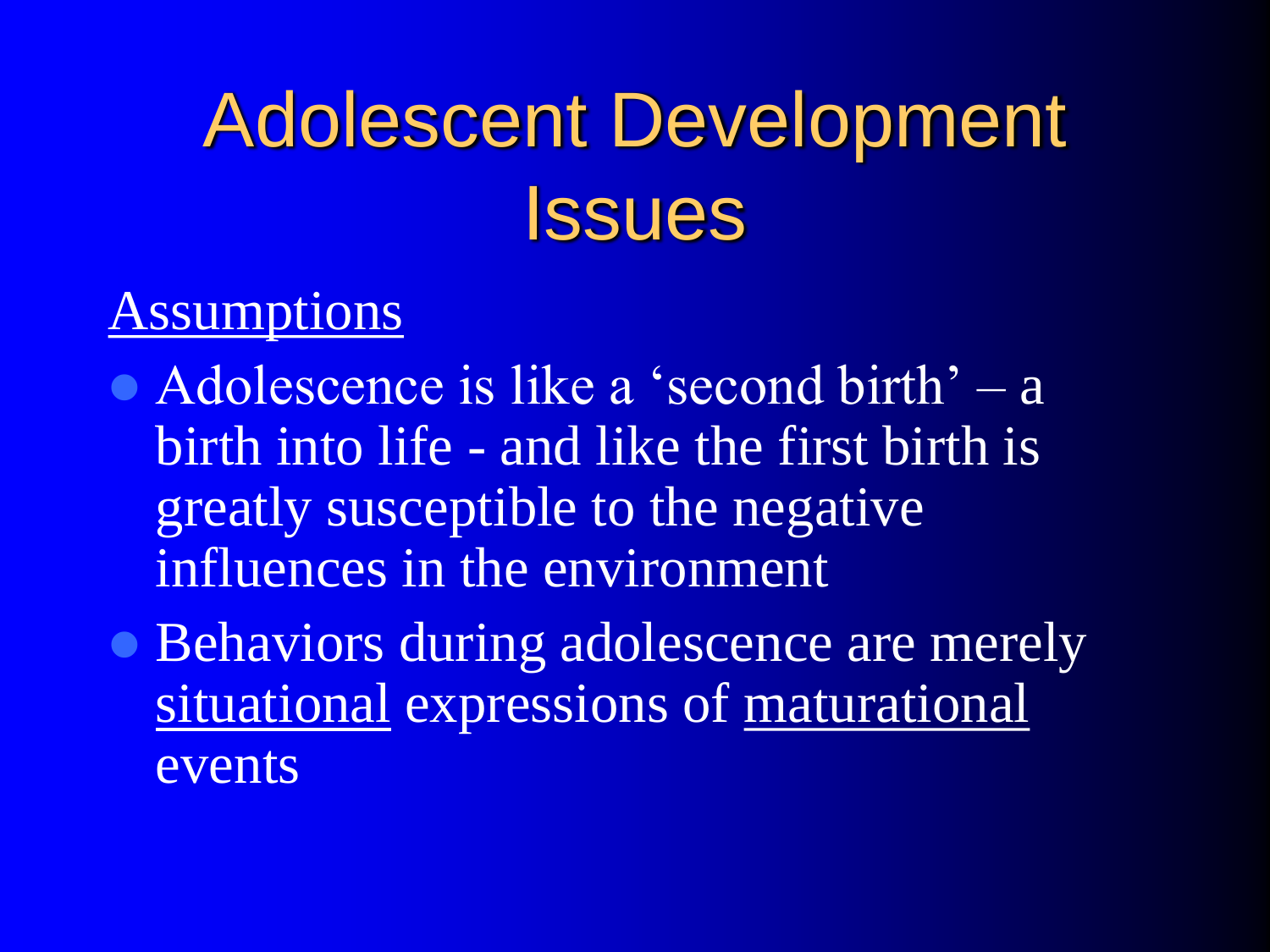#### **Assumptions**

- What adults see as 'problems' adolescents often see as 'solutions'
- The health of adolescents is particularly inter-dependant on their behaviors, that in turn, is greatly influenced by the social and family environment in which they live.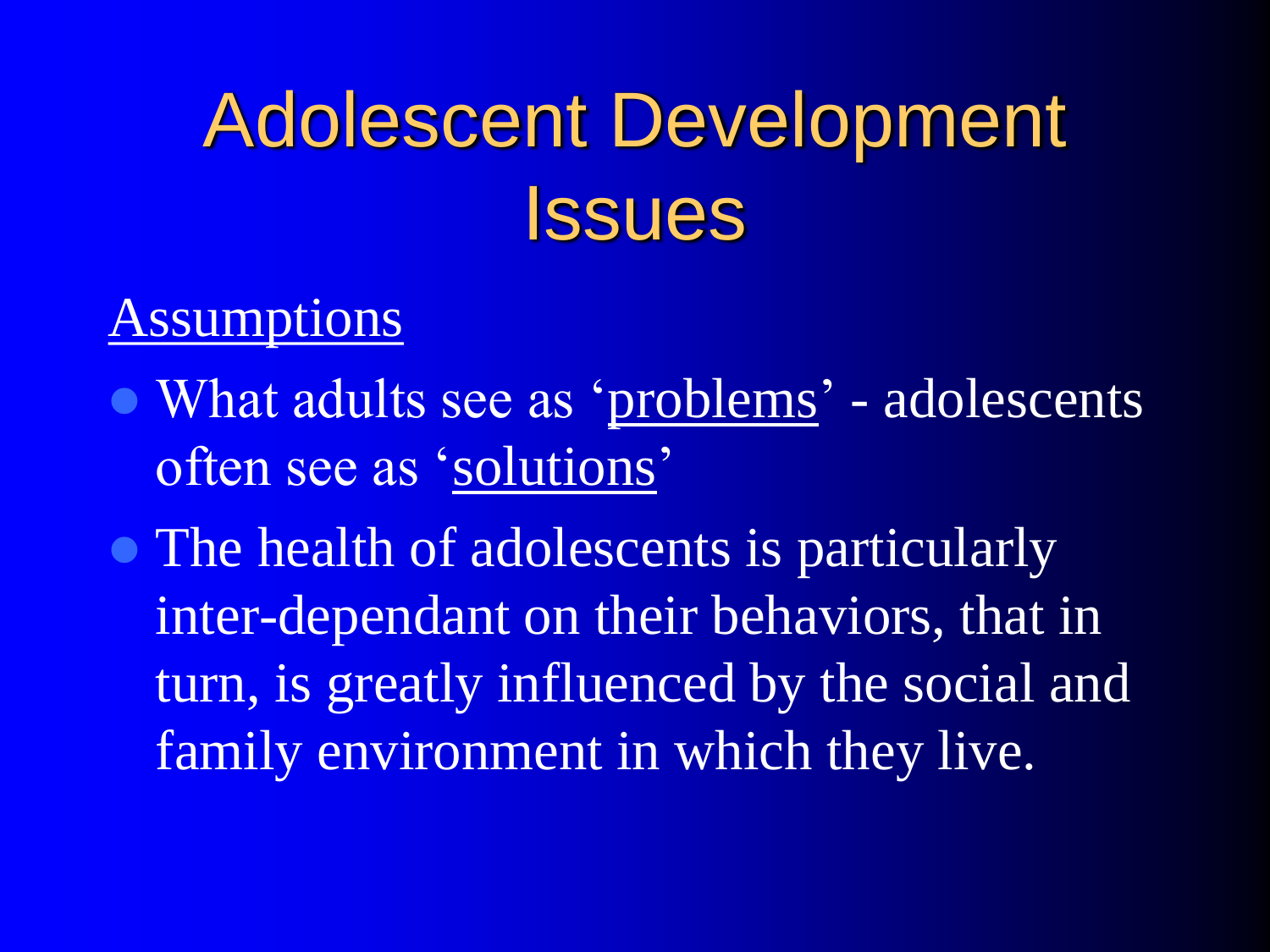#### **Assumptions**

- Adolescents grow up in a world their parents have never known
- The influence of the family has become weakened in modern society in as much 'values' and social behaviors are often promoted outside of family control.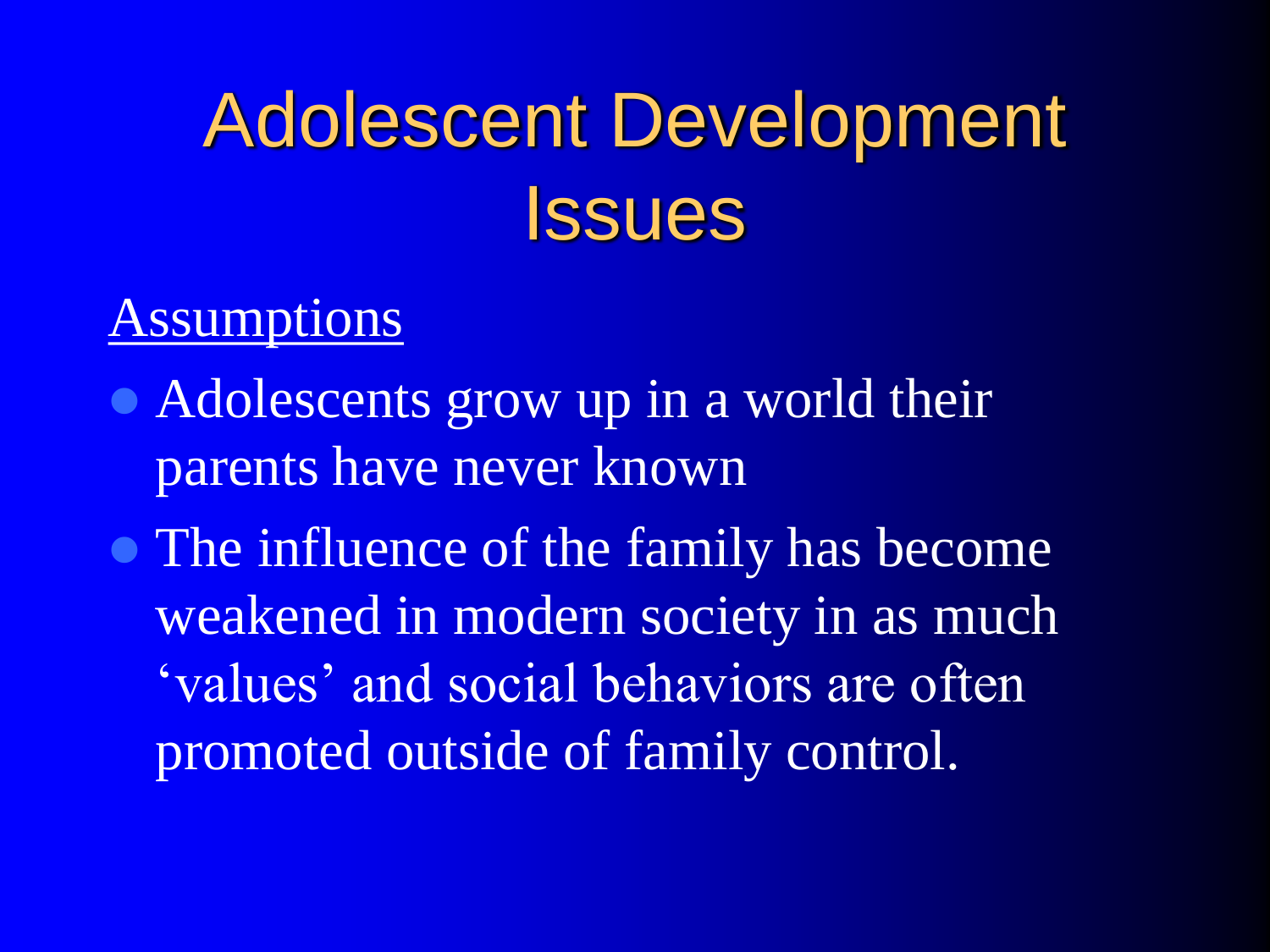• Adolescents with undiagnosed psychological disorders will often 'discover' the benefits of illicit drug use

- ADD Tobacco, amphetamines
- Depression stimulants, Ecstasy, alcohol
- Social withdrawal (shy) marijuana, alcohol, stimulants
- Anxiety Tobacco, marijuana, alcohol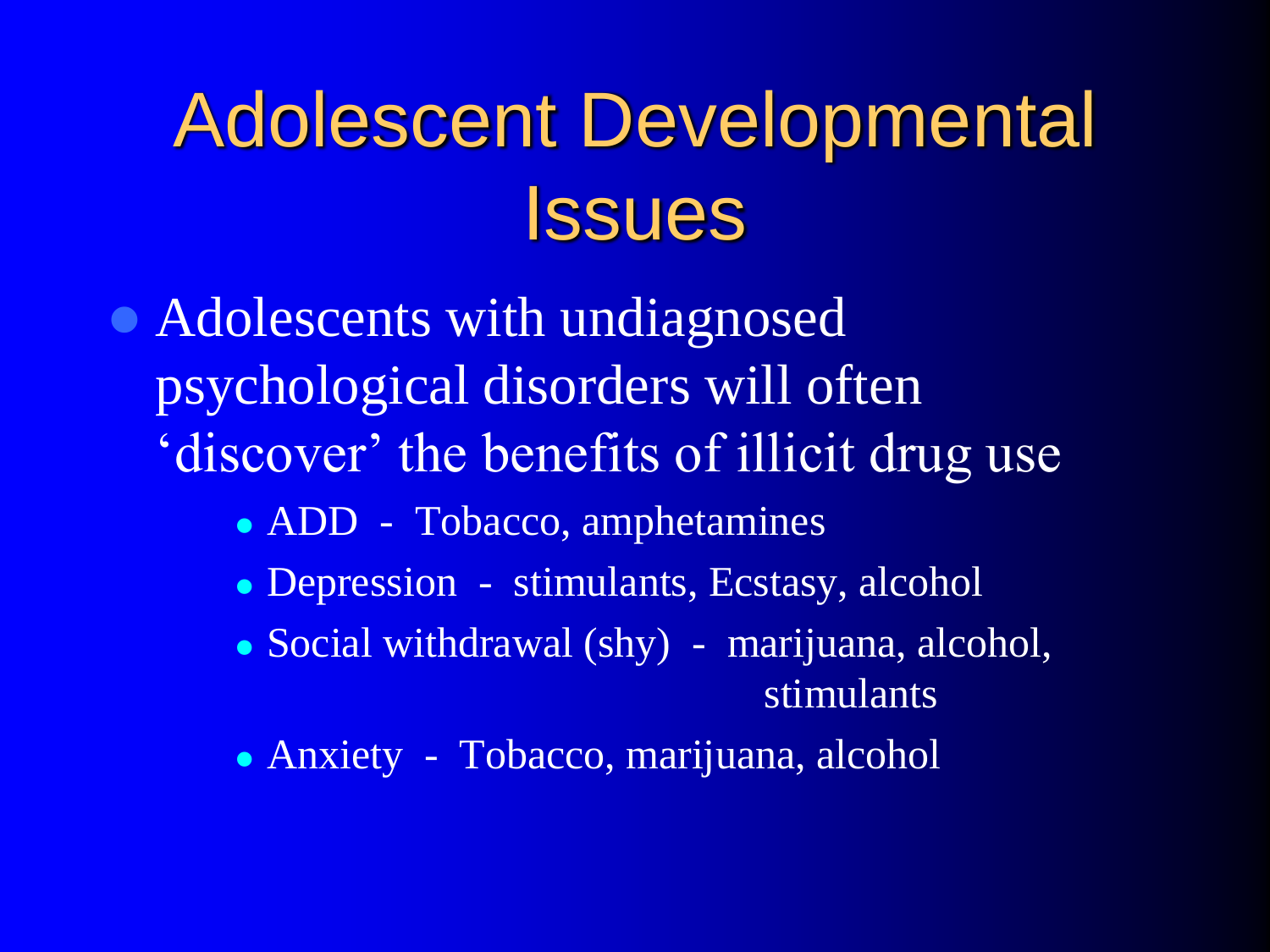#### **Assumptions**

• For a variety of reasons, some youth are more resilient to life's risks. Resilience is a characteristic of a healthy adolescence that allows the youth to developmentally resist choosing risk behavior to satisfy a developmental challenge.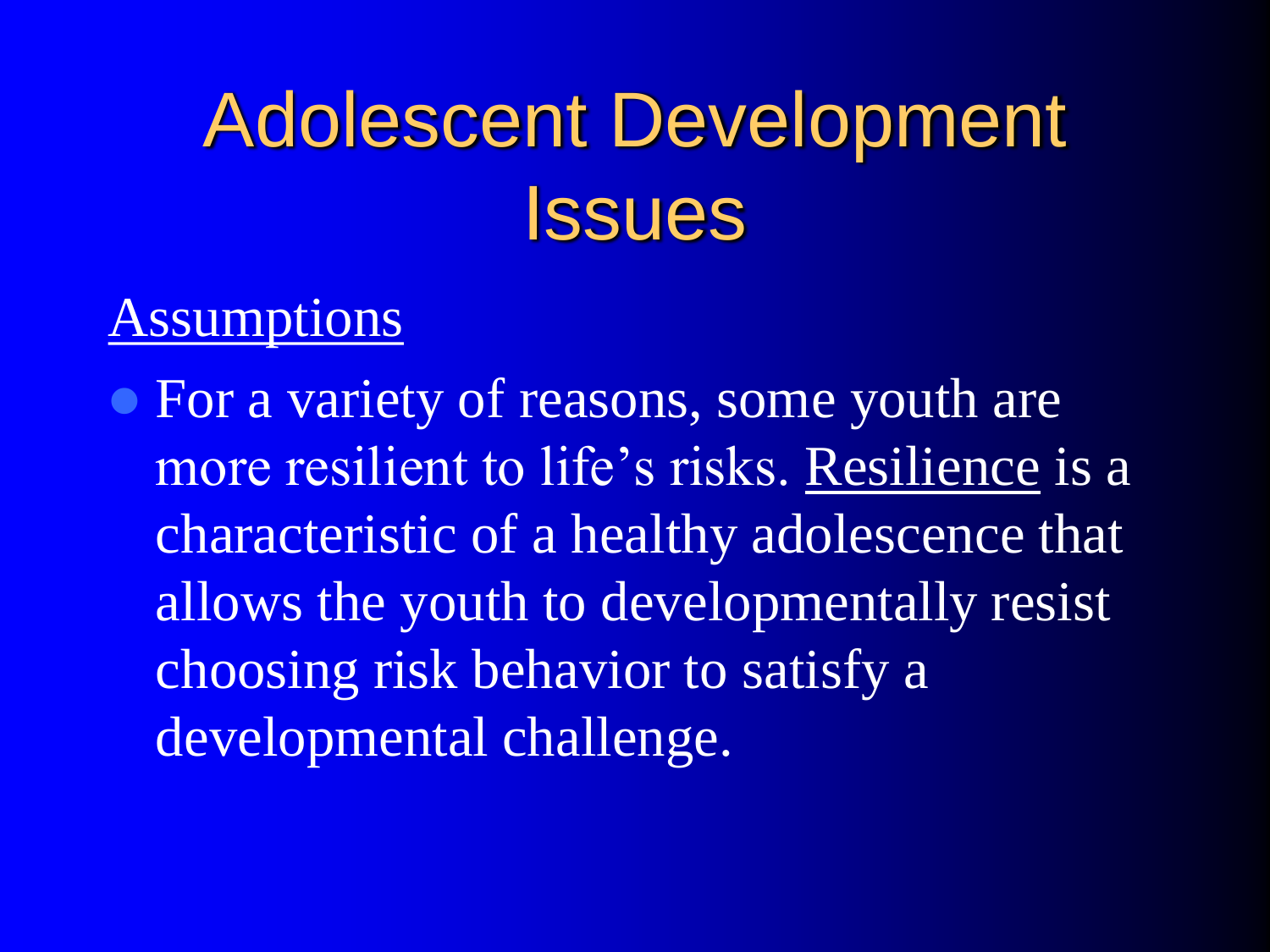### Drug Use & Development

- Developmental lubricant
- 'Problem' vs. 'solution'
- **Family issues**
- **Resilience**
- Self-medication
- Higher-risk subgroups.........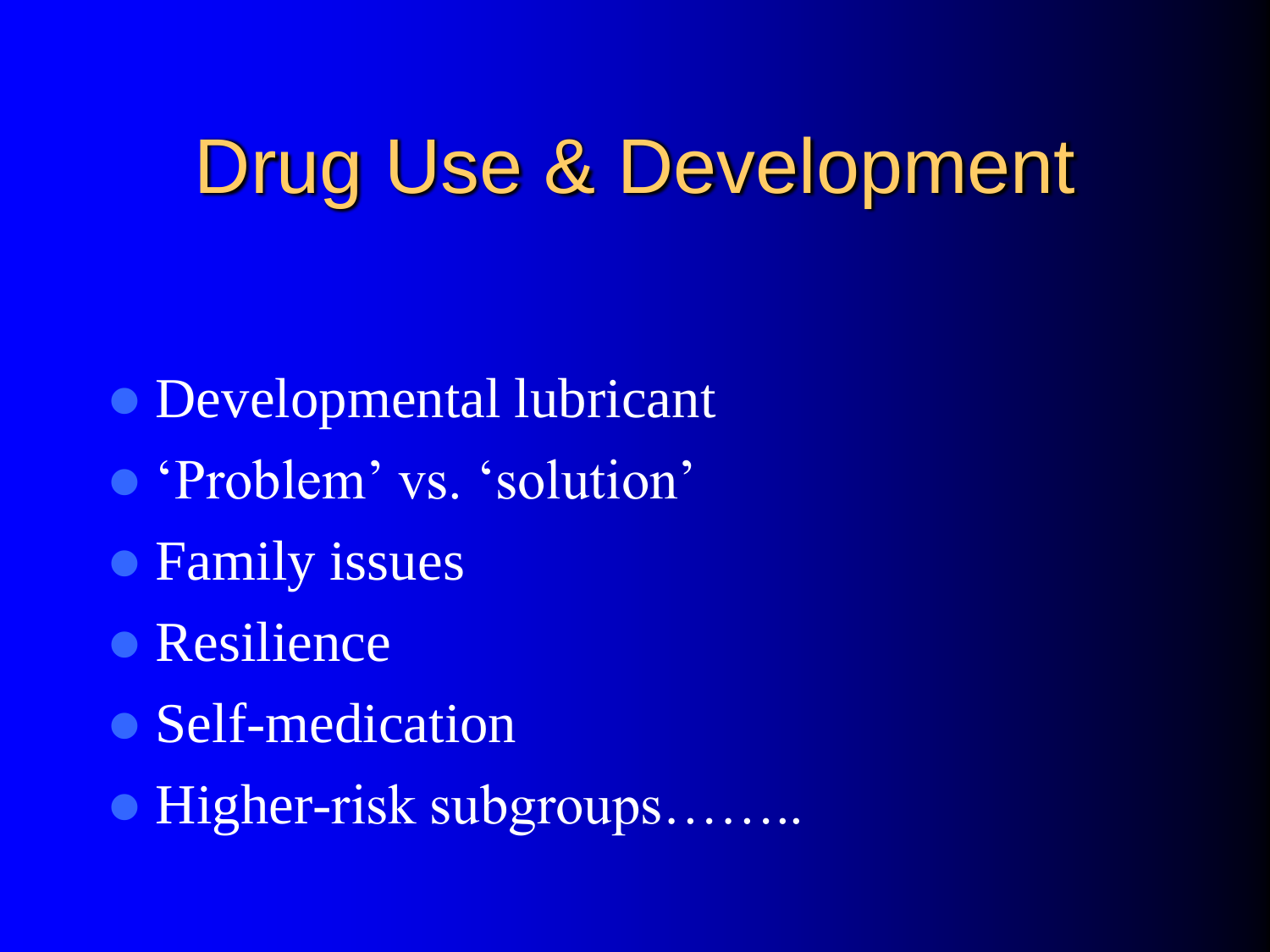## Drug Use & Development

#### Higher-risk subgroups

- School failure/dropout
- Impoverished youth, not just poor youth
- Youth with other 'delinquent' behaviors
- Growing up abused or in a chaotic family
- Youth from families with inconsistent parent practices
- Youth in families that 'relocate' frequently
- shy, poor social skills
- low self esteem, depressed youth
- gay or questioning youth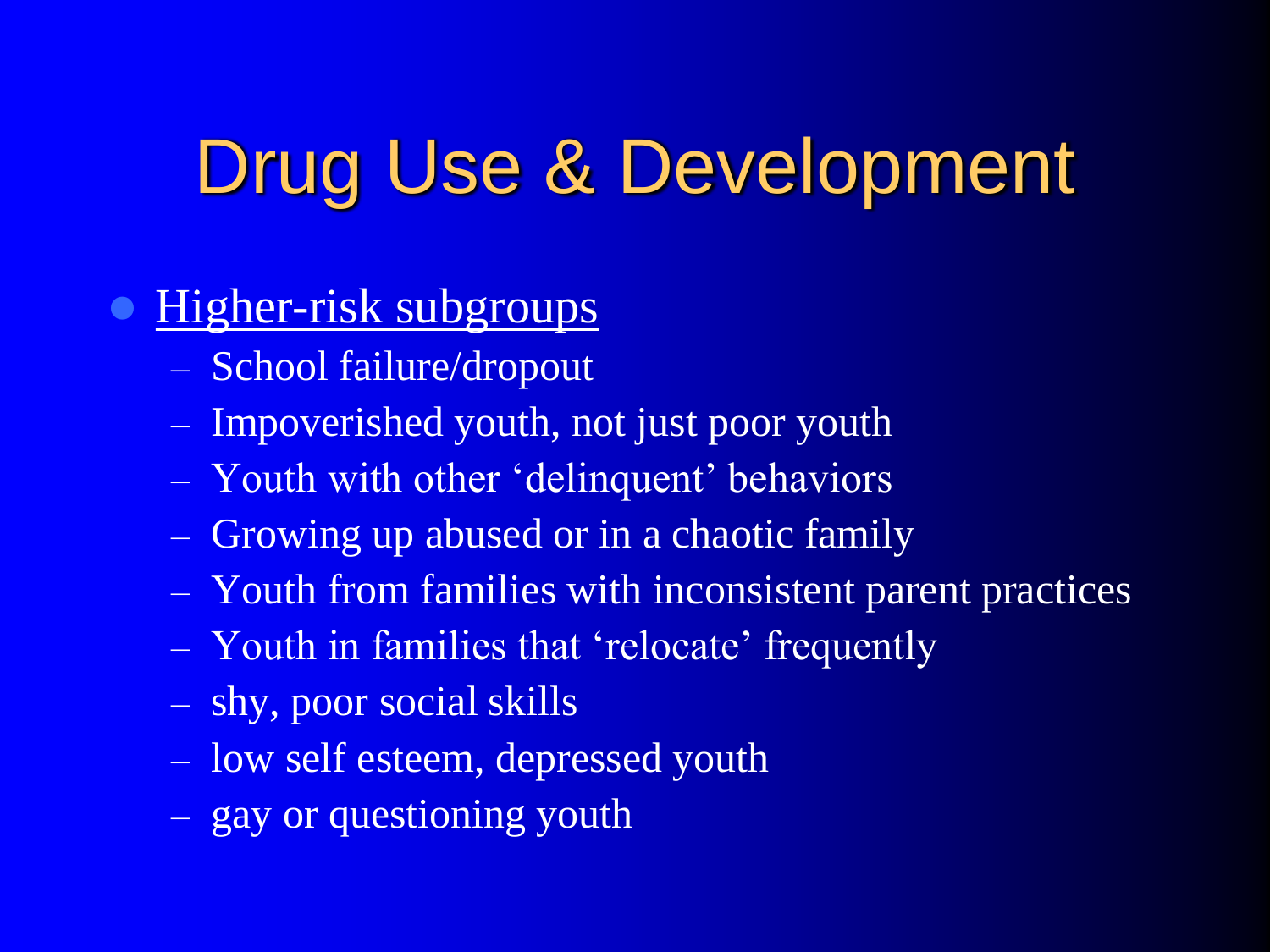# Risk of Drug Use is Greatest During Developmental **Transitions**

- Transfers to new school during adolescence
- School advancements
- Adapting to new peer group
- **Beginning college/university**
- **Marriage**
- **Entering workforce**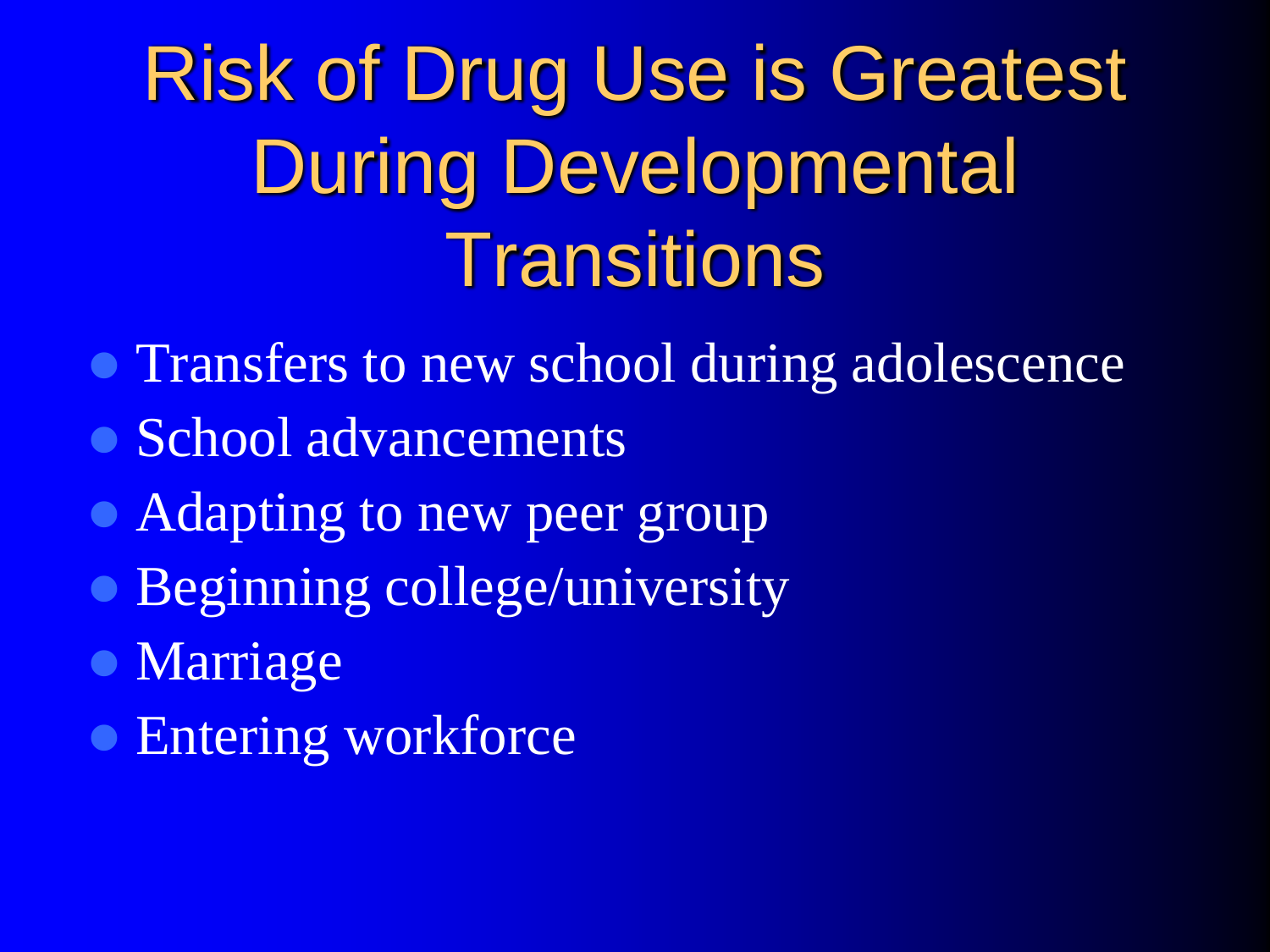# Risk of Drug Use is Greatest with Failure to Make **Transitions**

- School failure
- Dropping out of school
- Poor social coping skills
- Affiliation w/ risk-taking peers
- Perception of approval for drug use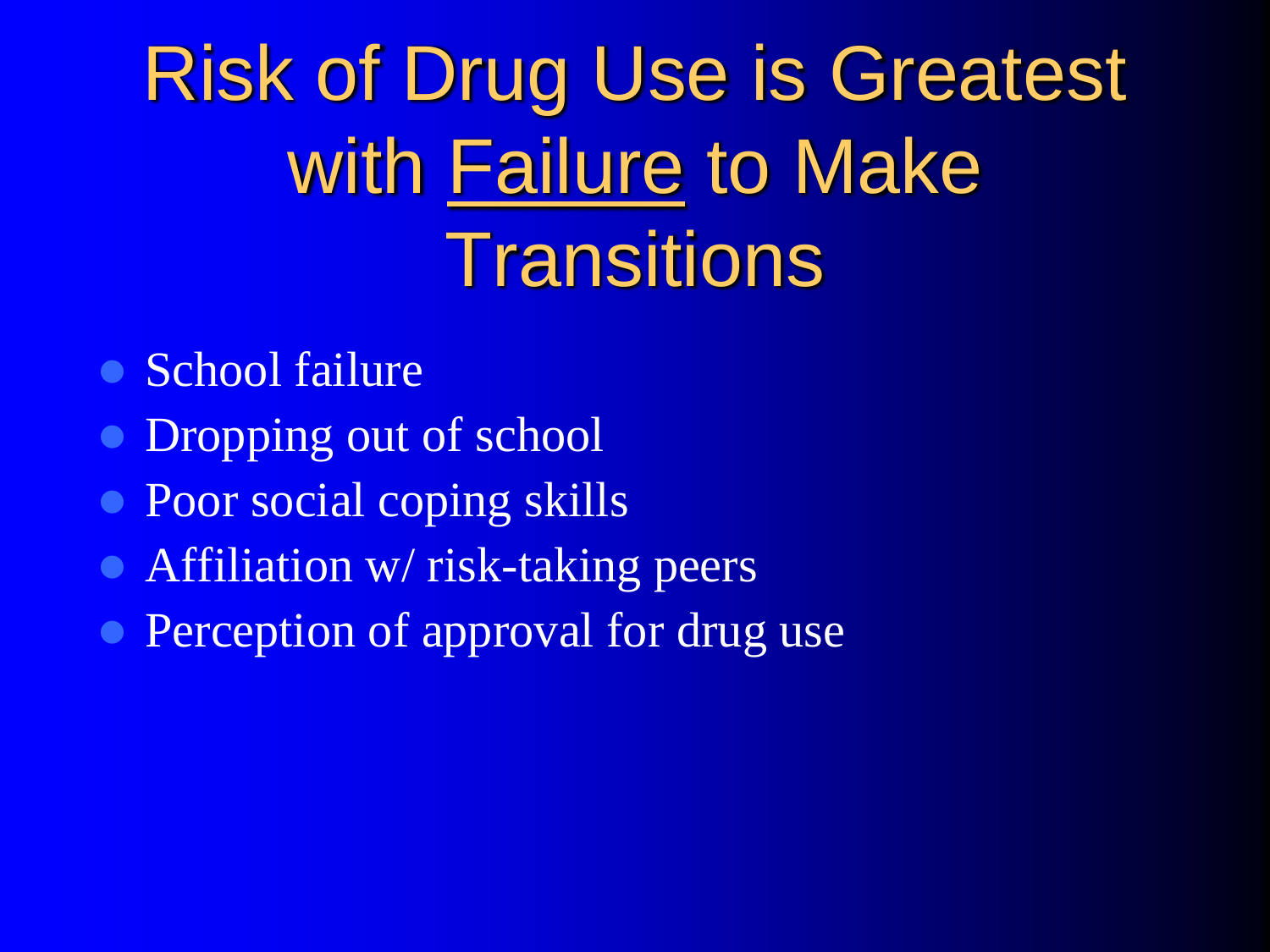### Drug Use

- Drug use and abuse is usually embedded within other adolescent 'life spaces or activities'
	- Recreation
	- Sports/pass-times
	- Social times
	- Alone time
	- Relationships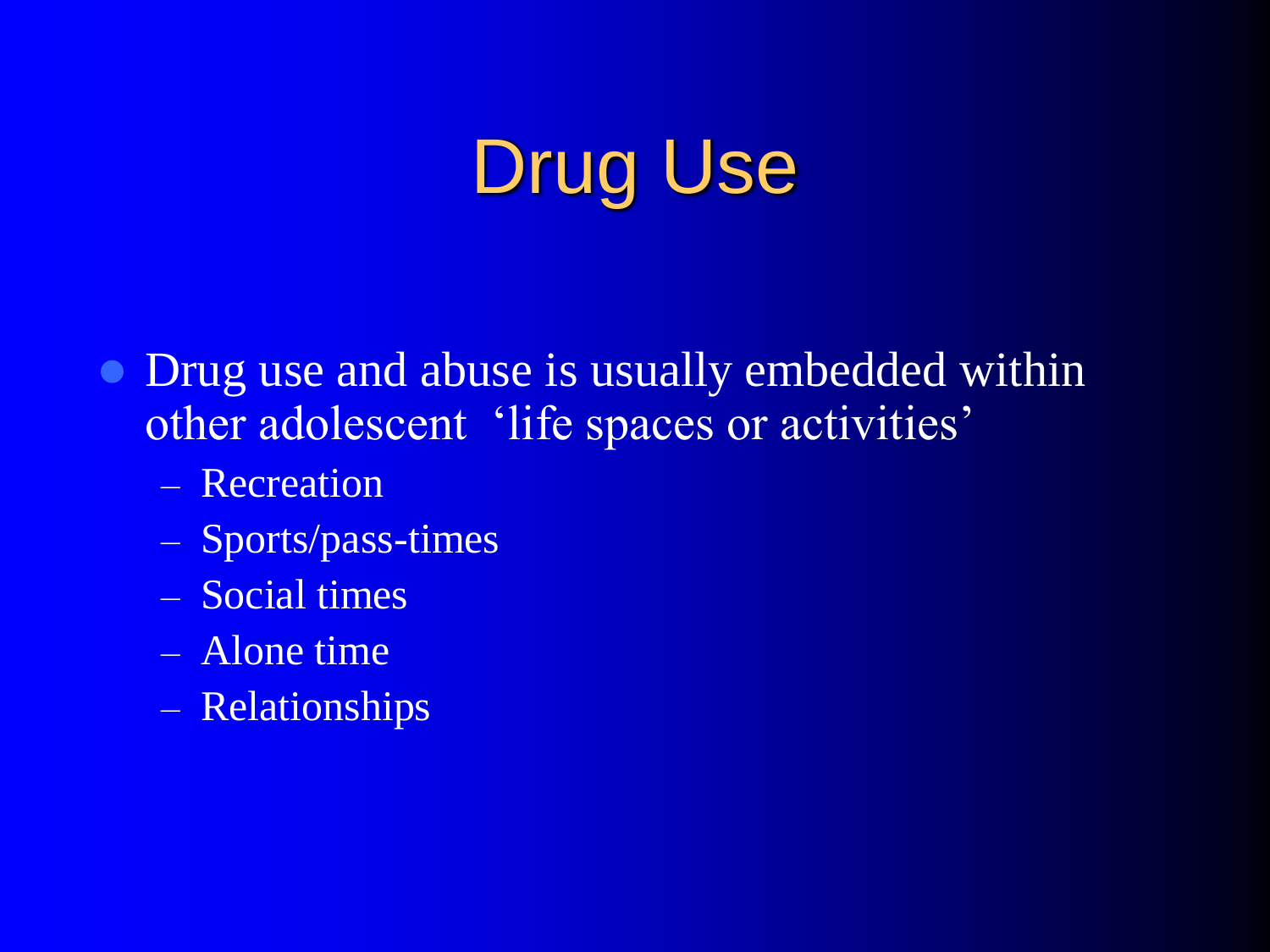# DYNAMIC DEVELOPMENT MODEL

#### Parents/Family/Peers Ecology

**Social** 

**Physical** And **Psychological Development**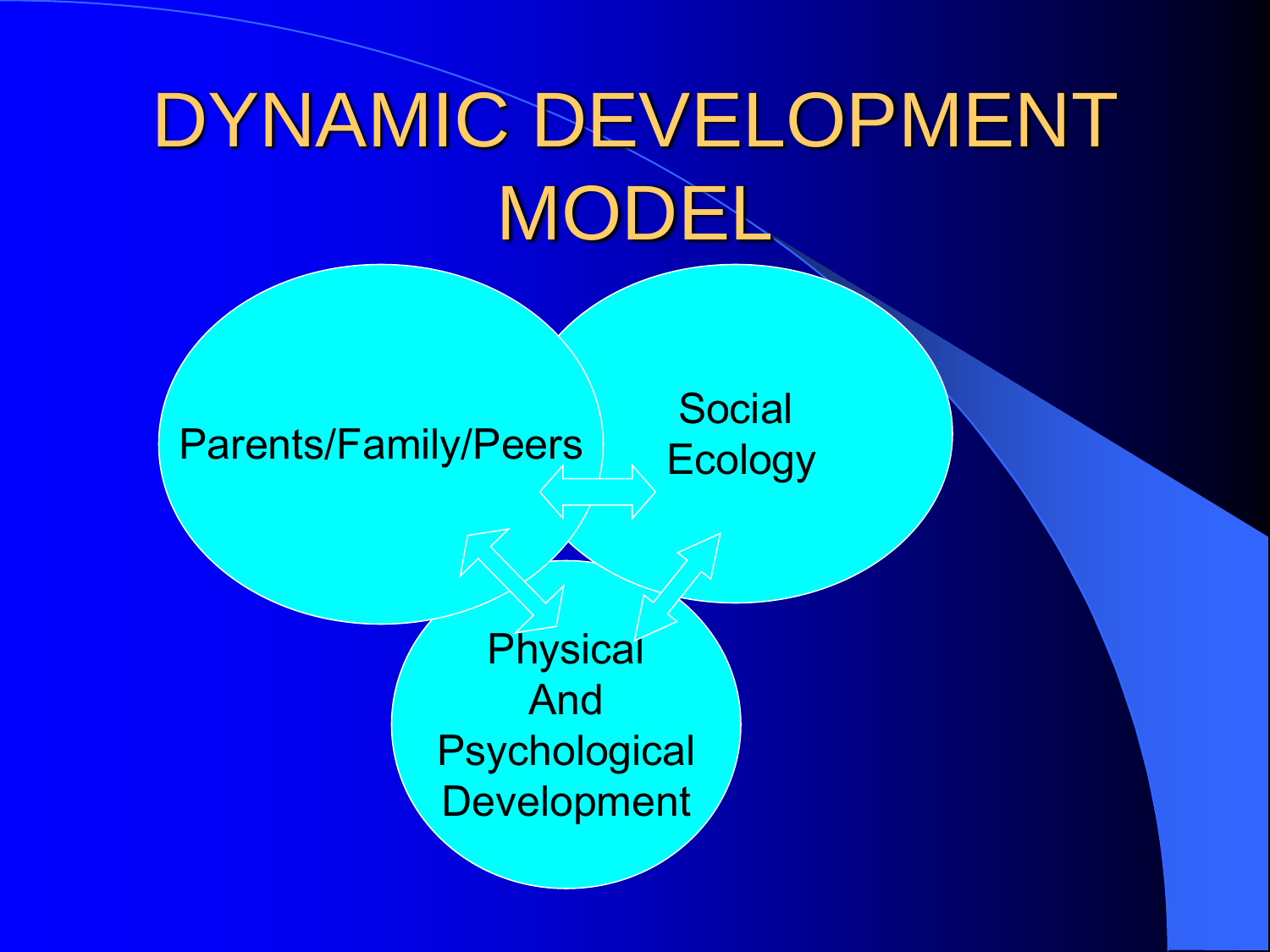### Adolescent Risk Profile (CHLA)

- H Home, Harassment
- E Education, Eating, Exercise, Employment
- A Ambition, Accidents, Affect, Alcohol
- D Drugs, Dieting, 'Dating'
- S Sex, Suicide, Safety, Sexting